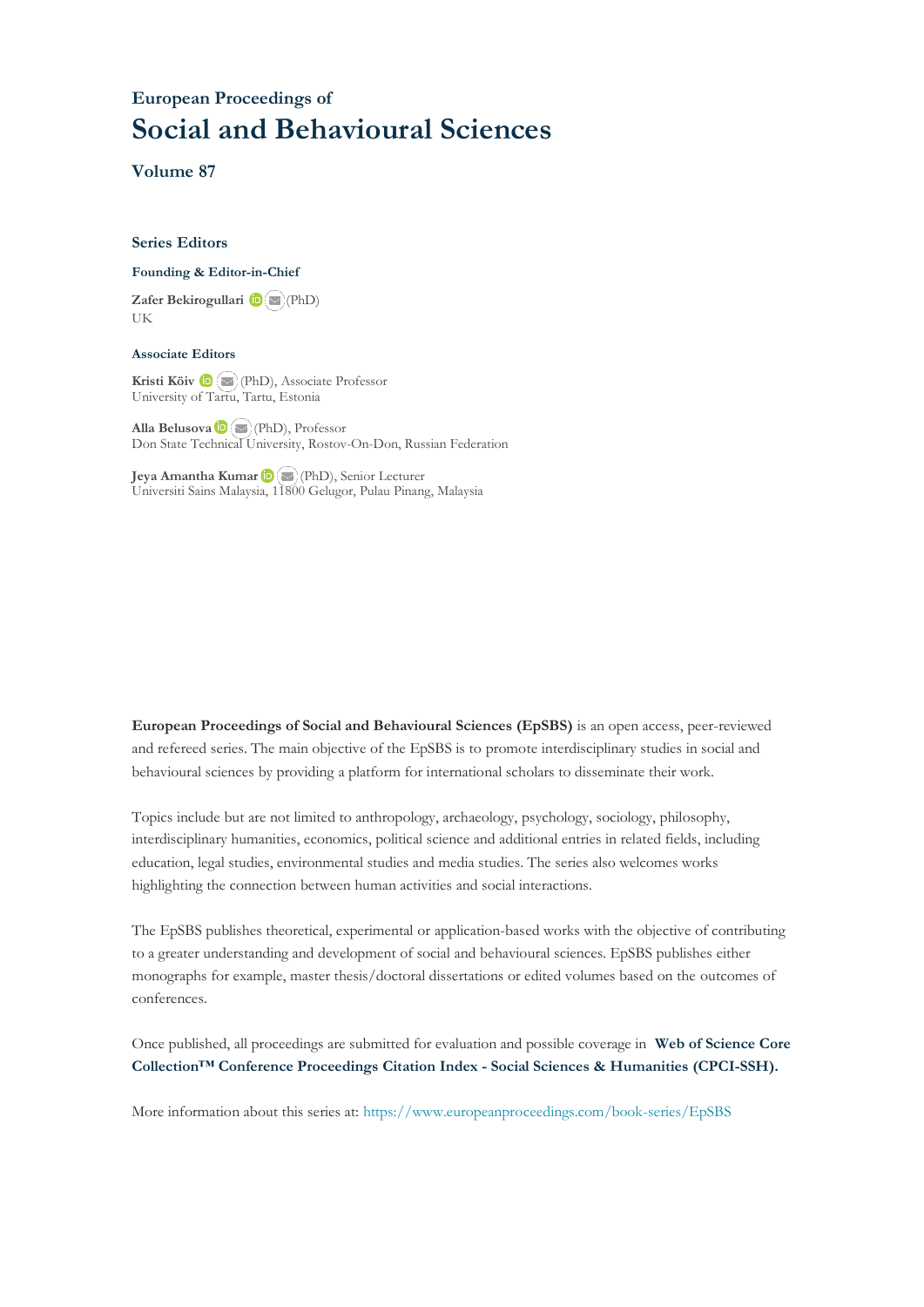# PEDAGOGICAL EDUCATION - HISTORY, PRESENT TIME, PERSPECTIVES

Selected, peer-reviewed papers from the

Proceedings of the Pedagogical Education - History, Present Time, Perspectives (PEHPP 2019), 03-04 October, 2019, Veliky Novgorod, Russian Federation

Edited by:

Shirin Alexander Glebovich <sup>th</sup>

Editor(s) Affiliation(s):

**Shirin Alexander Glebovich, Professor Doctor** Yaroslav-the-Wise Novgorod State University, Veliky Novgorod, Russia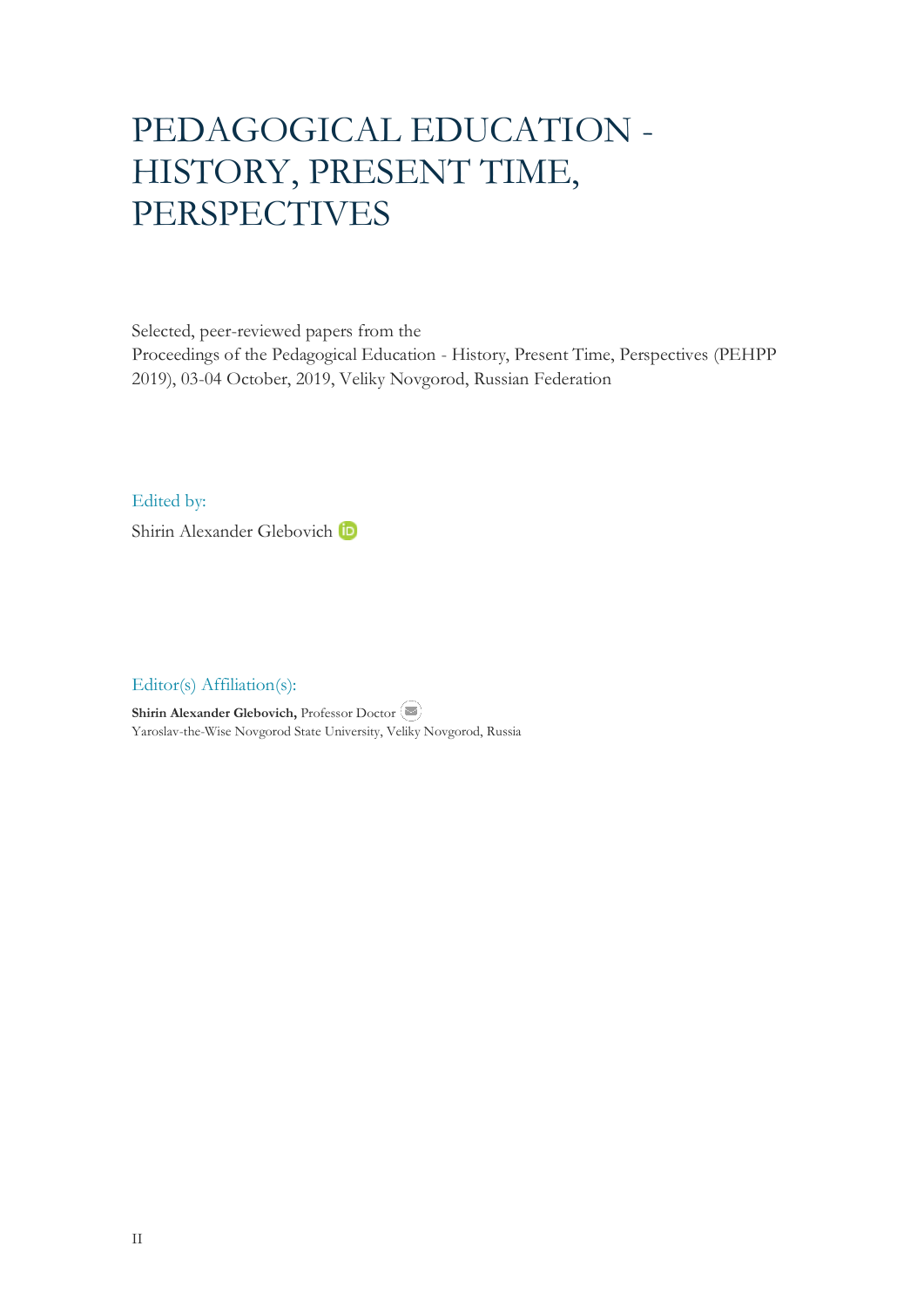

ISSN: 2357-1330 (online).

European Proceedings of Social and Behavioural Sciences

ISBN: 978-1-80296-086-0 (e-book)

PEDAGOGICAL EDUCATION - HISTORY, PRESENT TIME, PERSPECTIVES

[https://doi.org/10.15405/epsbs\(2357-1330\).2020.8.2](https://doi.org/10.15405/epsbs(2357-1330).2020.8.2)

 $G \odot \odot$ © The Editor(s) and The Author(s) 2020. This is an open access book distributed under the Creative Commons CC License BY-NC-ND 4.0. Unported License, permitting all non-commercial use, distribution, and reproduction in  $\overline{ND}$ any medium, provided the original work is properly cited.

This book is published by the registered company European Publisher Ltd. which is registered under the ISO London Limited. The registered company address is: 293 Green Lanes, Palmers Green, London, United Kingdom, N13 4XS Reg. Number: 9219513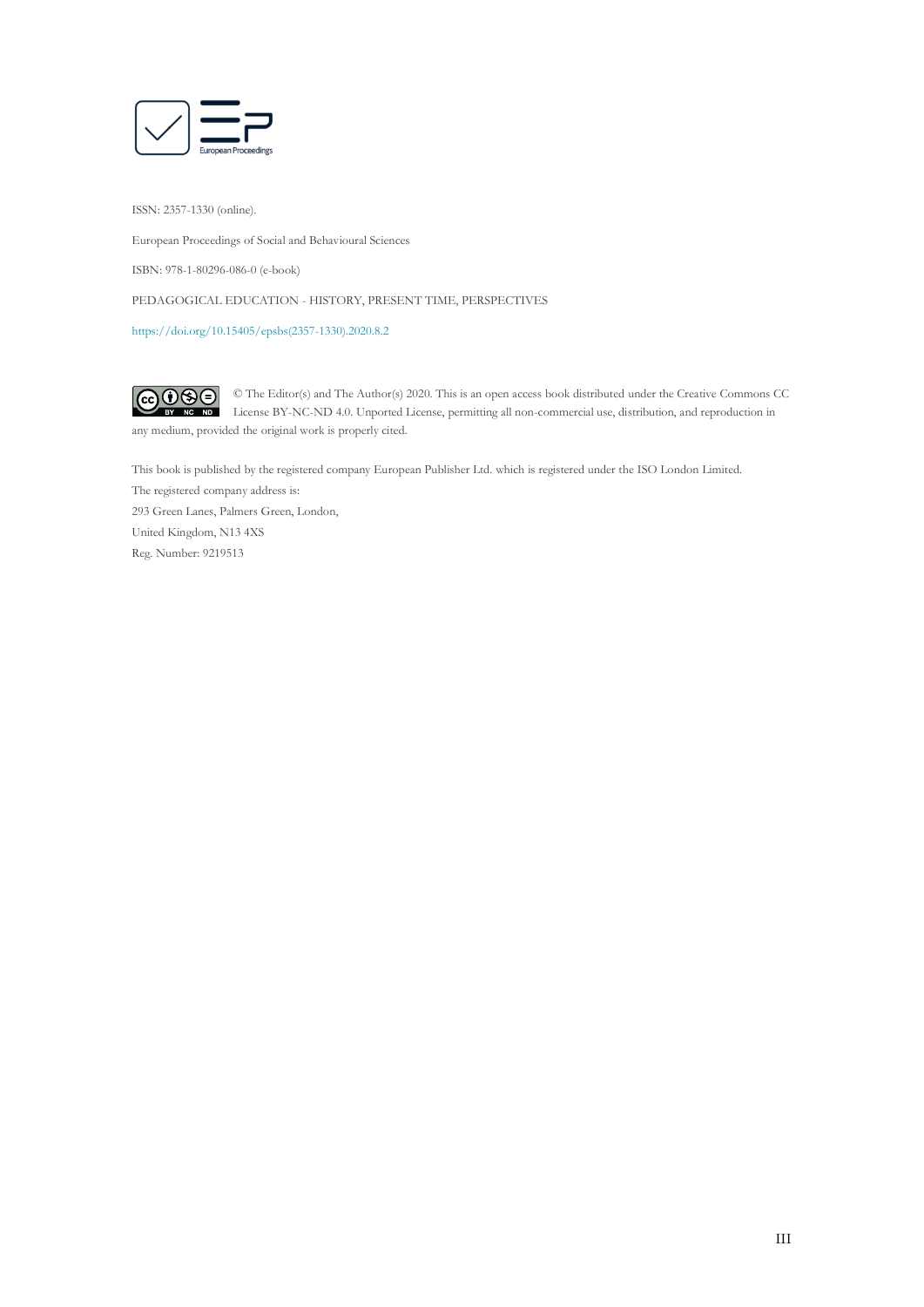## **Table of Contents**

#### **No: 1**

Title: On The Global Strategic Goals Of Modern Education *Pages: 1-8* Author(s): E. V. Ivanov

#### **No: 2**

Title: Post-Non-Classical Pedagogical Research Strategies *Pages: 9-15* Author(s): S. N. Seviaryn A. Ev. Saidzi, A. G. Kukushkina

#### **No: 3**

Title: Educational Content Management In Information And Learning Environments *Pages: 16-23* Author(s): R. M. Sherayzina, L. Yu. Monakhova, A. E. Maron

#### **No: 4**

Title: Modern Technologies For Implementation Of Individual Educational Trajectories In Higher Education *Pages: 24-31* Author(s): Yu. V. Daneykin, O. E. Kalpinskaya, N. G. Fedotova

**No: 5**

Title: Dialectics Of Contradictions Of Educational Space Of Russian Society *Pages: 32-40* Author(s): V. V. Kaftan, A. V. Brega, L. V. Ryazanova

#### **No: 6**

Title: Peculiarities Of Internationalizing School Education In Regards To Diversity *Pages: 41-48* Author(s): M. N. Pevzner, N. A. Shaydorova, A. G. Shirin

#### **No: 7**

Title: Crisis Of Liberal Meanings Of Contemporary Education *Pages: 49-55* Author(s): N. Fh. Golovanova, I. S. Lomakina, E. I. Brazhnik

#### **No: 8**

Title: Models And Strategies Of Information Diversity Management *Pages: 56-64* Author(s): M. N. Pevzner, P. A. Petryakov, I. A. Donina, V. I. Turkovskiy

#### **No: 9**

Title: Managing A Project Portfolio In An Educational Organization *Pages: 65-76* Author(s): V. M. Zhurakovskaya, A. L. Morozova, O. A. Olicheva

#### **No: 10**

Title: Experience Of Russian-German Educational Programs In The Development Of Intercultural Competence *Pages: 77-86* Author(s): I. A. Ushanova, K. Vossmiller, E. F. Zhukova

#### **No: 11**

Title: The Specifics Of Computer-Based Psychodiagnostic Situation In Education *Pages: 87-96* Author(s): D. S. Gnedykh, A. M. Krasilnikov, A. D. Shchur

#### **No: 12**

Title: Professional Learning Communities Of Teachers As Reflexive Practice *Pages: 97-104* Author(s): O. B. Dautova, E. Yu. Ignateva, I. А. Salygina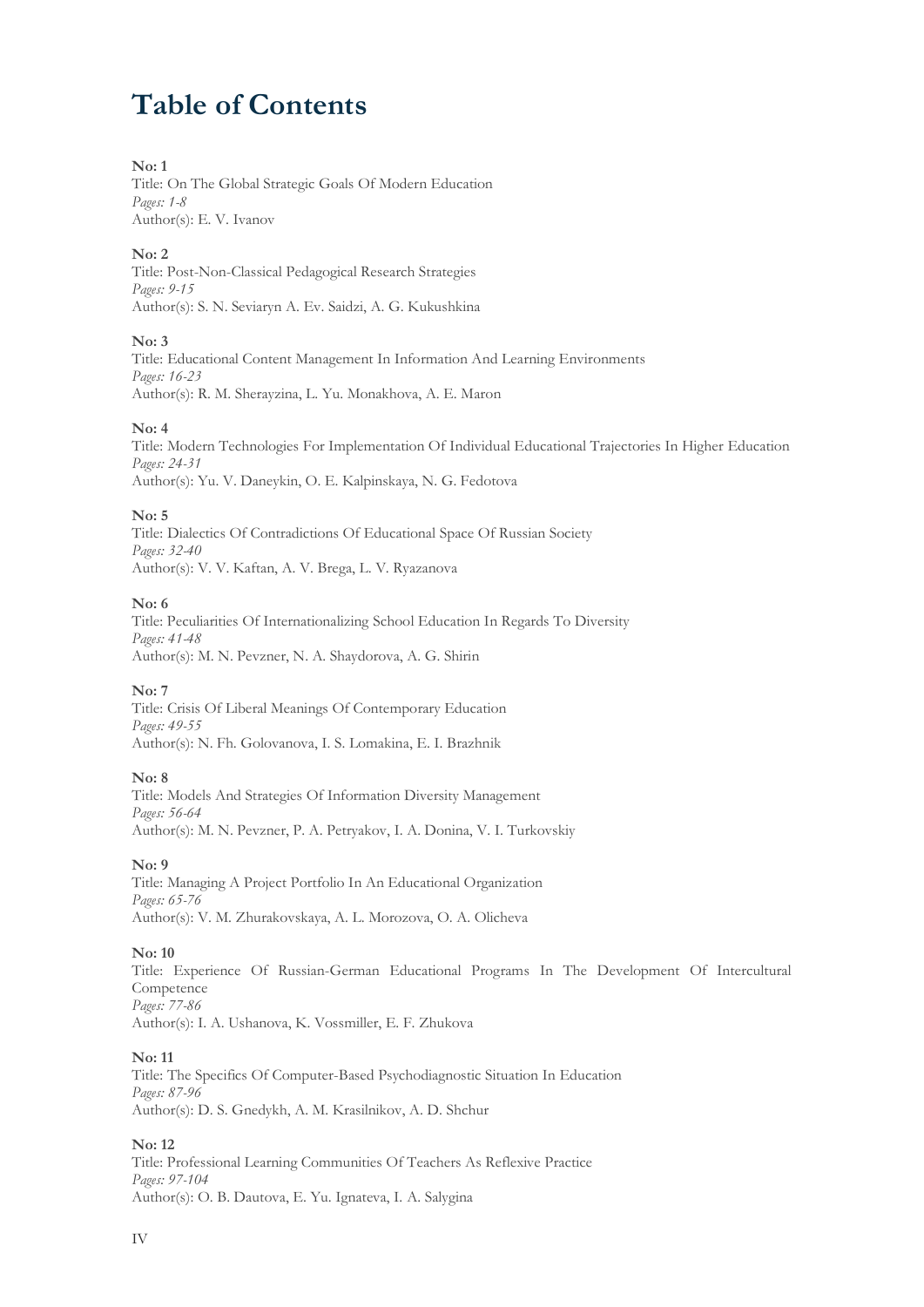Title: Educating The Teachers To Design Students Individual Educational Results *Pages: 105-112* Author(s): V. K. Ignatovich, S. S. Ignatovich

#### **No: 14**

Title: Homeschooling As A New Social Phenomenon In The Usa And Russia *Pages: 113-118* Author(s): M. P. Antufeva, E. Yu. Ignateva, S. V. Stanevich

#### **No: 15**

Title: National Identity In Russia And Germany Through The Prism Of Pedagogy *Pages: 119-125* Author(s): P. G. Astashkina

#### **No: 16**

Title: Responsibility For Future Generation As The Basis Of Engineering Ethics *Pages: 126-133* Author(s): E. V. Dvoretckaia, S. V. Krivykh, K. V. Buvakov

#### **No: 17**

Title: Personal Qualities Of Teachers' As Factors Of Their Psychological Well-Being *Pages: 134-141* Author(s): T. B. Belyaeva, P. I. Belyaeva

#### **No: 18**

Title: Developing The Professional Competencies In Preservice Teachers By Means Of Pedagogical Cases *Pages: 142-148* Author(s): R. V. Vishniakov, T. A. Kovalchuk, A. G. Shirin

#### **No: 19**

Title: Conditions Of Self-Actualization Of Disabled Students In An Inclusive Educational Environment *Pages: 149-155* Author(s): V. M. Grebennikova, T. I. Bonkalo, O. Vl. Grebennikov

#### **No: 20**

Title: Formation Of A Culture Of Life Safety Among Students *Pages: 156-162* Author(s): E. A. Byrylova, R. I. Popova, T. A. Spitsyna

#### **No: 21**

Title: Digital Technology In Service Of Virtual Academic Mobility *Pages: 163-170* Author(s): T. V. Kudryashova, N. N. Ilyashenko, B. B. Howard, P. Wallace

#### **No: 22**

Title: Change Of Student's Position At Transition From Learning Activity To Educational Activity *Pages: 171-179* Author(s): O. B. Dautova, E. Yu. Ignateva, O. N. Krylova

#### **No: 23**

Title: Development Of A Rural Teacher Training System In Russia *Pages: 180-189* Author(s): R. M. Sherayzina, M. V. Alexandrova, Z. B. Eflova

#### **No: 24**

Title: Adaptively Innovative Pedagogical Technologies In The System Of General Education *Pages: 190-197* Author(s): Yu. V. Daneykin, O. A. Kazarova, N. V. Daneikina

#### **No: 25**

Title: Tolerance Of Students From Multi- And Monoethnic Families *Pages: 198-204* Author(s): T.V. Uglova, V. A. Lazareva, D. V. Moiseev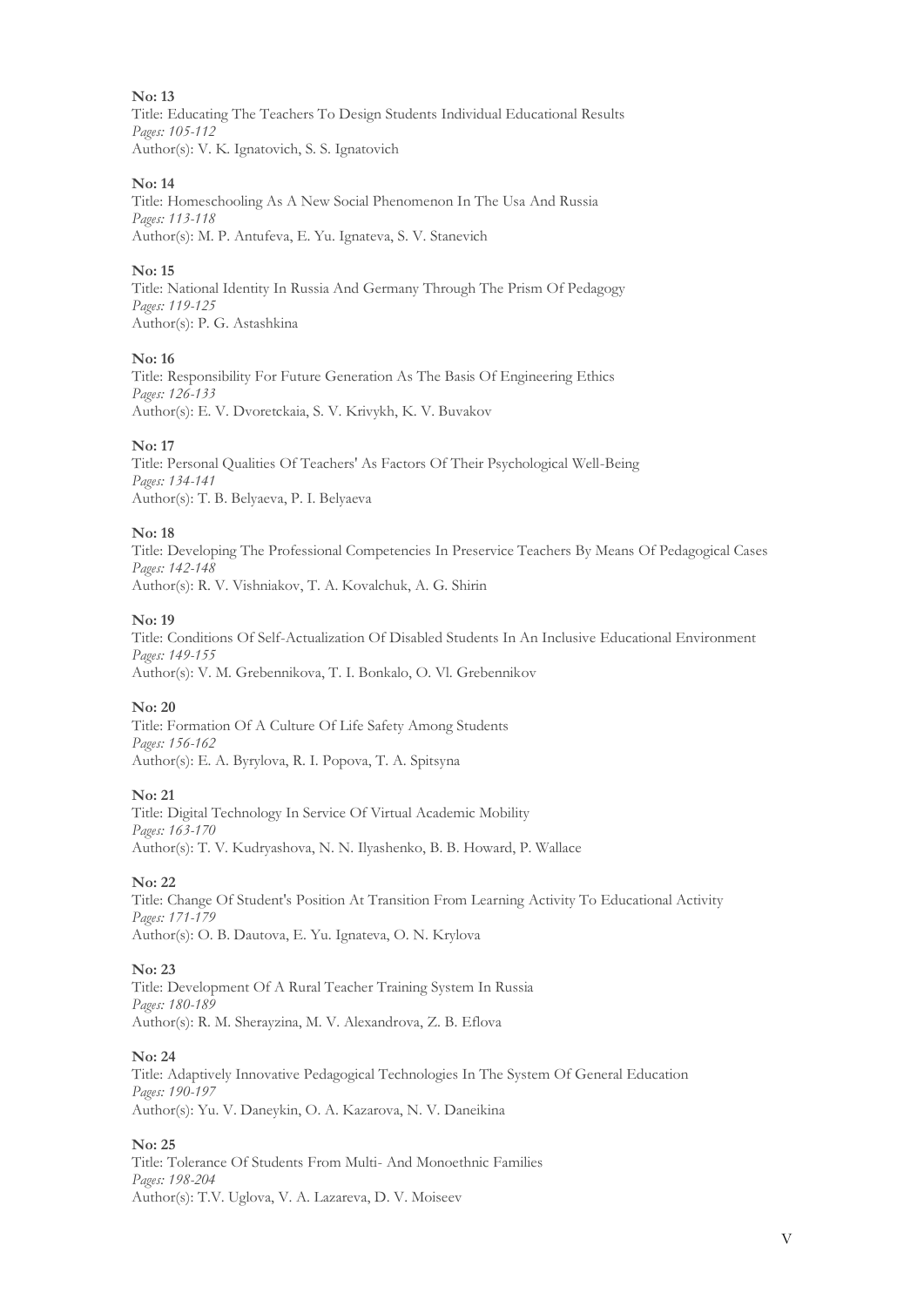Title: Volunteering Of Future Teachers In The Context Of Educational Inclusion *Pages: 205-213* Author(s): N. Iv. Bumazhenko, M. V. Shved, M. V. Zvyaglova, K. V. Zhukov

#### **No: 27**

Title: Psychological Features Of The Of Teachers Burnout Prevention *Pages: 214-220* Author(s): S. M. Shingaev, G. I. Vlasova, A. S. Turchin

#### **No: 28**

Title: Resources Of Alternative Communication In Socialization Of Children With Severe Developmental **Disabilities** *Pages: 221-226* Author(s): L. Yu. Aleksandrova, S. V. Vatoropina

#### **No: 29**

Title: Ideas Of Continuous Education Forrural Teachers In The History Of Russian Education *Pages: 227-236* Author(s): R. M. Sherayzina, M. V. Alexandrova, Z. B. Eflova

#### **No: 30**

Title: The Study Of Pedagogical University Senior Students' Moral Development *Pages: 237-245* Author(s): L. V. Bayborodova, M. I. Rozhkov, D. A. Zelenova

#### **No: 31**

Title: Сurrent Personal Identity Of Russian Preservice Elementary School Teachers *Pages: 246-254* Author(s): A. K. Lukina, M. A. Volkova, O. N. Finogenova

#### **No: 32**

Title: Adaptively Innovative Methods For Assessing The Achievements Of Secondary School Students *Pages: 255-263* Author(s): Yu. V. Daneykin, O. A. Kazarova, N. V. Daneikina

#### **No: 33**

Title: Inclusion As A Factor In The Emotional State Of Mothers Of Preschoolers *Pages: 264-271* Author(s): S. V. Kalinina, A. A. Moiseeva

#### **No: 34**

Title: Developing Creative Activity Of Socio-Humanities Students: Faculty Members' Perspective *Pages: 272-277* Author(s): A. N. Oskina, L. A. Darinskaia

#### **No: 35**

Title: Exploring The Family Identity Of Future Educators *Pages: 278-285* Author(s): K. K. Elkina

#### **No: 36**

Title: The Importance Of The Memory Of Relatives In Maintaining Intergenerational Family Relations *Pages: 286-292* Author(s): M. V. Zvyaglova

#### **No: 37**

Title: Study Of The Future Teacher Ethnic Identity *Pages: 293-300* Author(s): S. M. Elkin, A. G. Kukushkina, E. F. Zhukova

#### **No: 38**

Title: The Effectiveness Of A Personalized Child Rearing System *Pages: 301-309* Author(s): E. N. Stepanov, S. M. Elkin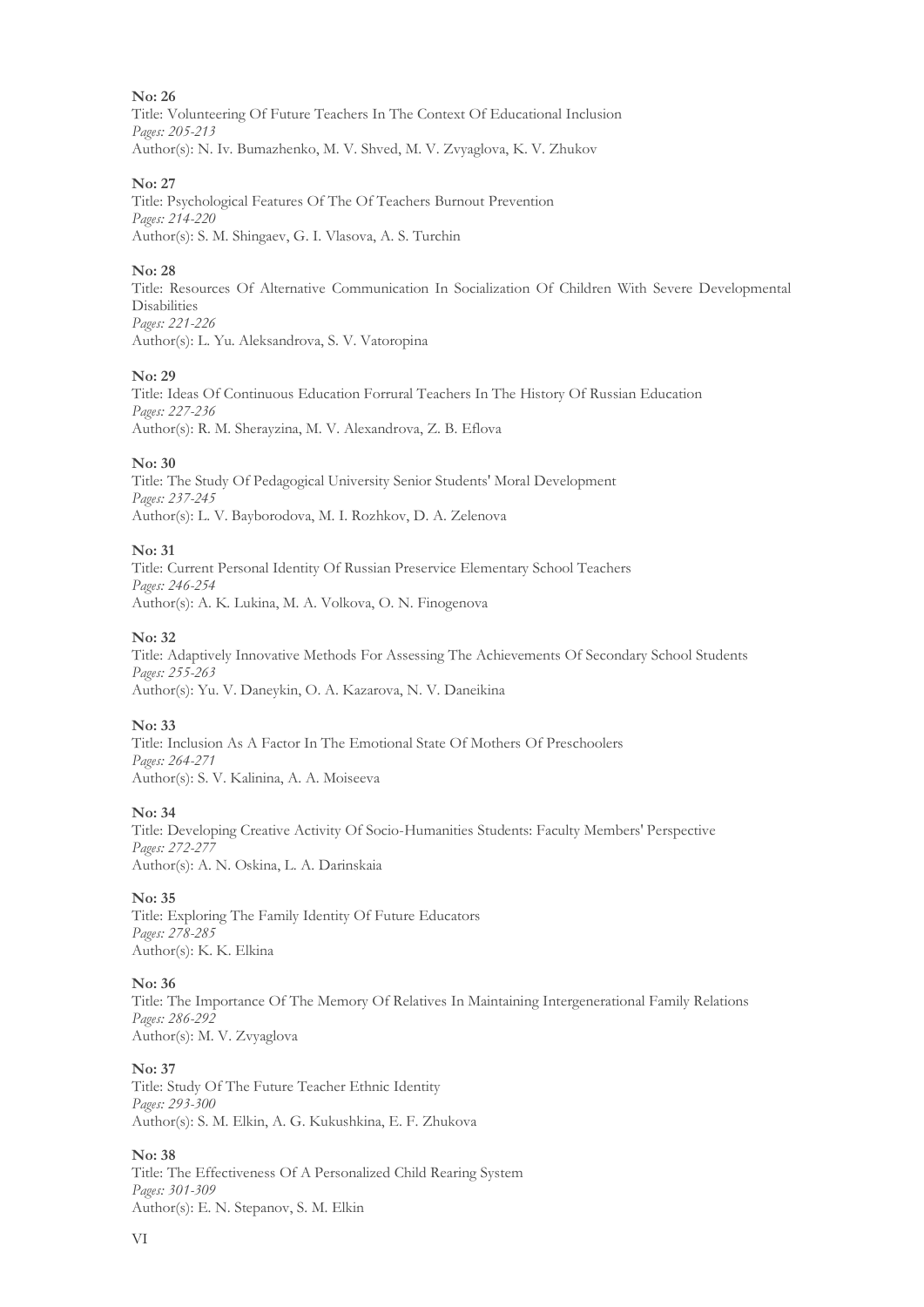Title: Pedagogical Capabilities Of A Teacher's Personal Page In Social Network *Pages: 310-319* Author(s): A. G. Kukushkina

#### **No: 40**

Title: Approbation Of The Psycho-Correction Program Of Work With Convicted Terrorists *Pages: 320-327* Author(s): P. N. Kazberov

#### **No: 41**

Title: Teaching Teachers And Parents Of Children On A Long Medical Treatment *Pages: 328-333* Author(s): O. A. Ivanova, M. M. Shalashova, N. V. Novozilova

#### **No: 42**

Title: The Viability Of Personality In A Psychotraumatic Environment *Pages: 334-341* Author(s): E. A. Petrova

#### **No: 43**

Title: Museum: A Timeless Educator *Pages: 342-346* Author(s): A. Yu. Koreneva

#### **No: 44**

Title: Experience In Project Training In Recreational Geography And Tourism *Pages: 347-353* Author(s): N. G. Dmitruk, A. A. Stepanova

#### **No: 45**

Title: Discussions On Education In The Ante-Revolutionary Russian Duma *Pages: 354-360* Author(s): B. N. Kovalev, E. I. Kokkonen

#### **No: 46**

Title: On The Readiness Of Teachers For Bilingual Education Of Schoolchildren *Pages: 361-368* Author(s): S. V. Shubin, N. A. Shaydorova

#### **No: 47**

Title: Pedagogical Potential Of The Writer's (Anton Chekhov's) Biography *Pages: 369-376* Author(s): L. E. Bushkanets, N. F. Ivanova

#### **No: 48**

Title: Gender Aspect Of Lecturer's Image At The Departmental Educational Organization *Pages: 377-382* Author(s): E. R. Turskaya, N. E. Brazhenskaya, Ya. A. Pavlova

#### **No: 49**

Title: Media Education As An Anti-Fake Factor *Pages: 383-388* Author(s): T. L. Kaminskaya

#### **No: 50**

Title: Returns Of Adolescents From Adoptive Families: Problems And Pedagogical Solutions *Pages: 389-395* Author(s): Z. I. Lavrentieva, E. E. Leonova

#### **No: 51**

Title: Organization Of Mass Sports Work Of A Comprehensive School Through Distributed Leadership *Pages: 396-402* Author(s): A. M. Kamenskiy, S. N. Karyagin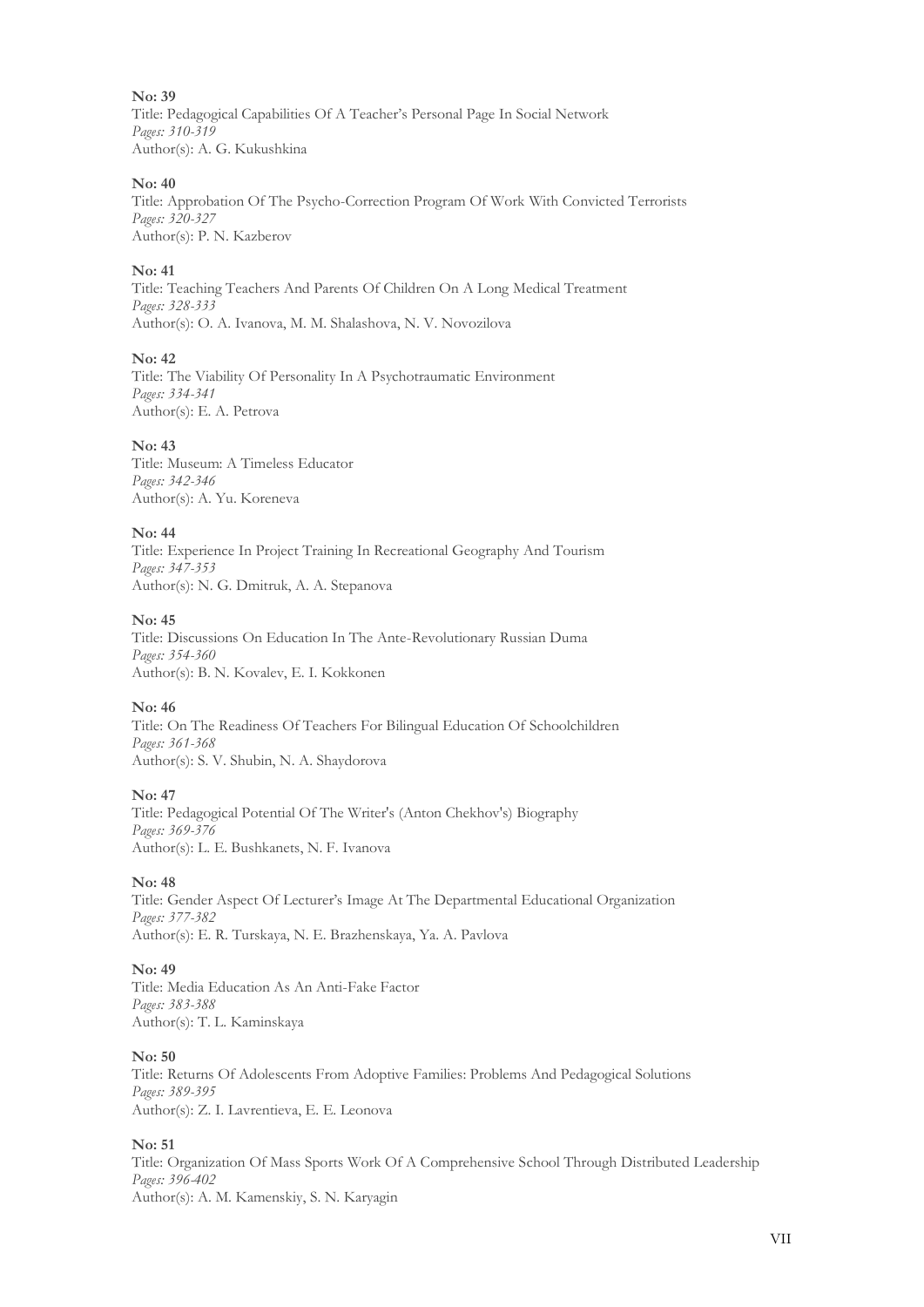Title: Methods Of Researching The Personality Development Of A Teen *Pages: 403-409* Author(s): R. M. Sherayzina, K. R. Khachaturova, M. V. Aleksandrova

#### **No: 53**

Title: Parenting In International Educational Environment: An Authorial Typology Of The Concept *Pages: 410-418* Author(s): I. S. Danilova, E. Ya. Orekhova, N. A. Shaidenko

#### **No: 54**

Title: Didactic And Heuristic Potential Of American Horror Cinema *Pages: 419-425* Author(s): S. A. Malenko, A. G. Nekita, N. A. Lukianova

#### **No: 55**

Title: The Ideology Of Disciplinarity Educational Spaces In The American Horrorfilm *Pages: 426-432* Author(s): A. G. Nekita, S. A. Malenko

#### **No: 56**

Title: Socio-Pedagogical Prevention Aspects Of Criminal Behavior Among Minors *Pages: 433-438* Author(s): L. P. Lobacheva, V. M. Litvishkov

#### **No: 57**

Title: Problems Of Implementation Of Modern Education Technologies *Pages: 439-447* Author(s): N. N. Surtaeva, O. Vl. Roitblat, Je. B. Margolina

#### **No: 58**

Title: Choice Situations In Educational Activities As Means Of Developing Students Creativity *Pages: 448-453* Author(s): E. V. Zautorova

#### **No: 59**

Title: Personal Contexts Of Social Educators Professional Training *Pages: 454-461* Author(s): S. A. Rashetina, M. P.Gur'yanova, Z. I. Lavrentieva

#### **No: 60**

Title: Preparation Of Teachers For Work With Gifted Students *Pages: 462-467* Author(s): N. B. Romaeva, R. R. Magomedov, A. P. Romaev

#### **No: 61**

Title: The Principle Of Integrativity In Teaching The History Of The Russian Language *Pages: 468-475* Author(s): V. G. Didkovskaya

#### **No: 62**

Title: Developing Interethnic Tolerance Of Social Work Students By Non-Violent Communication *Pages: 476-483* Author(s): E. L. Tikhomirova, E. V. Shadrova

#### **No: 63**

Title: Language Mentality In Educational Texts *Pages: 484-491* Author(s): O. A. Alexandrova

#### **No: 64**

Title: Psychological Safety Of Adolescents In Institutions Of A Special Type *Pages: 492-498* Author(s): M. B. Kalashnikova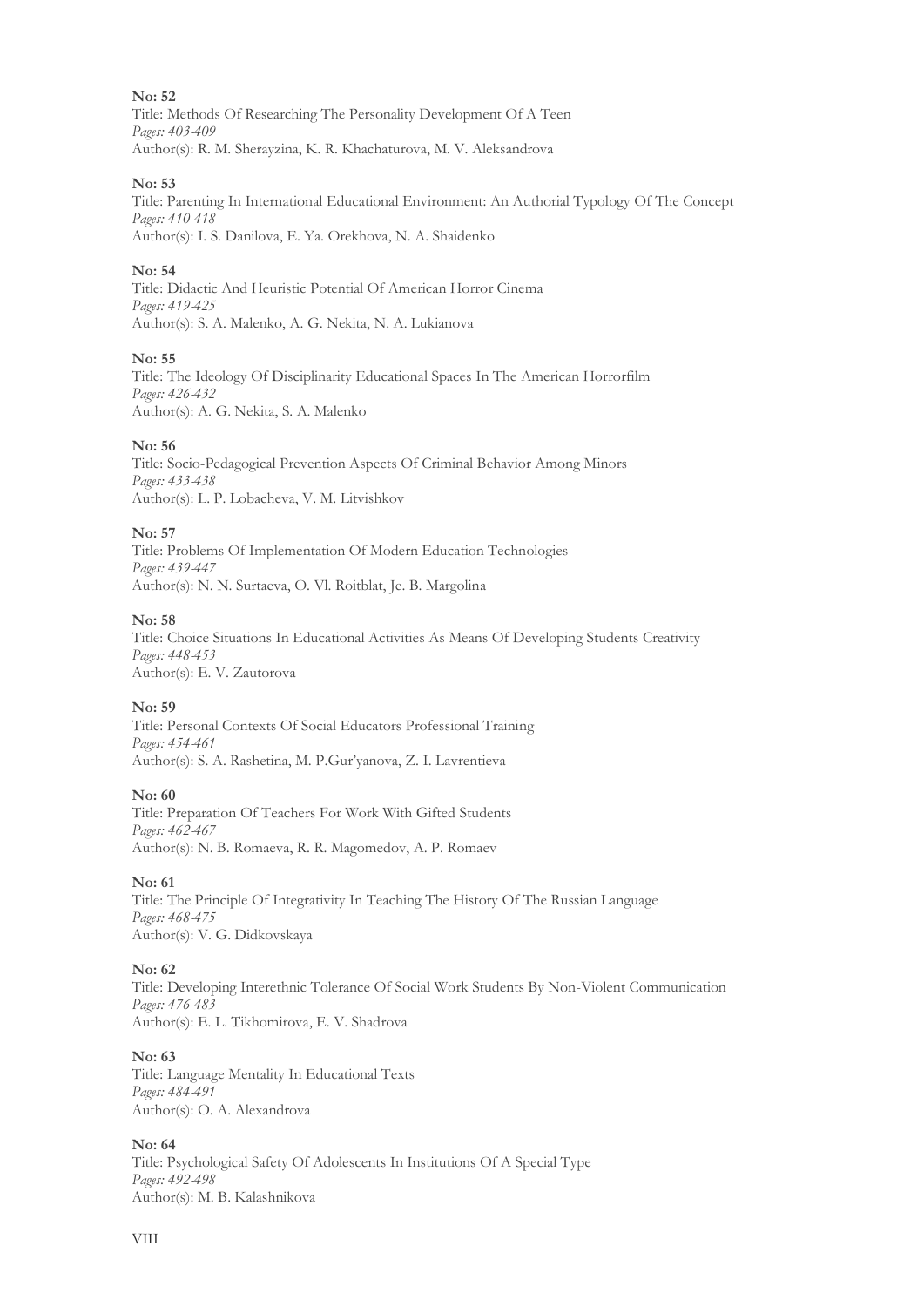Title: Cognitive Activity Of Students In The Circumstances Of The Educational Environment Informatization *Pages: 499-505* Author(s): S. H. Bijieva, F. Yu. Botacheva, L. M. Elkanova

#### **No: 66**

Title: Analytical Projects As An Innovative Means In Training Of Programmers *Pages: 506-513* Author(s): I. A. Donina, E. Yu. Ignateva, I. B. Nevzorova

#### **No: 67**

Title: Didactic Resonance In Organizing The Work Of Schoolchildren With Educational Text *Pages: 514-521* Author(s): S. N. Gorycheva, S. V. Dmitrieva, E. Yu. Ignateva

#### **No: 68**

Title: Diversification Of Additional Professional Programs For Preschool Educators *Pages: 522-528* Author(s): M. V. Aleksandrova, M. C. Zadvornaya, R. M. Sherayzina

#### **No: 69**

Title: Employees' Image As A Factor Of Their Professional Self-Definition *Pages: 529-535* Author(s): N. A. Tsvetkova, Ya. N. Polyakova, M. V. Alexandrova

#### **No: 70**

Title: Distance Education For Persons In Penal Institutions *Pages: 536-541* Author(s): A. A. Sivova, A. L. Gavrikov, N. V. Alexandrova

#### **No: 71**

Title: Transformation Of Paternity In The Morden Family *Pages: 542-549* Author(s): E. G. Lukovitskaya

#### **No: 72**

Title: Organization Ofmoral And Ethical Education Of College Students In Modern Conditions *Pages: 550-555* Author(s): V. N. Kotsenko, E. I. Pavlova, Yu. V. Sorokopud

#### **No: 73**

Title: The Personality Structure Of Future Teachers In Physical Education *Pages: 556-561* Author(s): G. A. Fedotova, A. N. Kolpakova, A. G. Pakhomov

#### **No: 74**

Title: Kettlebells Exercises As A Means Of Strength Development Of High School Students *Pages: 562-568* Author(s): O. N. Kirsanova

#### **No: 75**

Title: Novgorod Archbishop School As A Centre Of Education For Teachers (1723–1725) *Pages: 569-575* Author(s): N. V. Salonikov, K. V. Sutorius

#### **No: 76**

Title: Motivation Of Students To Wellness Classes: An Individual-Personal Approach *Pages: 576-584* Author(s): A. N. Kolpakova, A. G. Kulebina, N. V. Vodolazhchenko

#### **No: 77**

Title: Network Interaction Of Teachers In An Inclusive Educational Environment *Pages: 585-592* Author(s): F. D. Rasskazov, O. Yu. Muller, E. V. Mityushchenko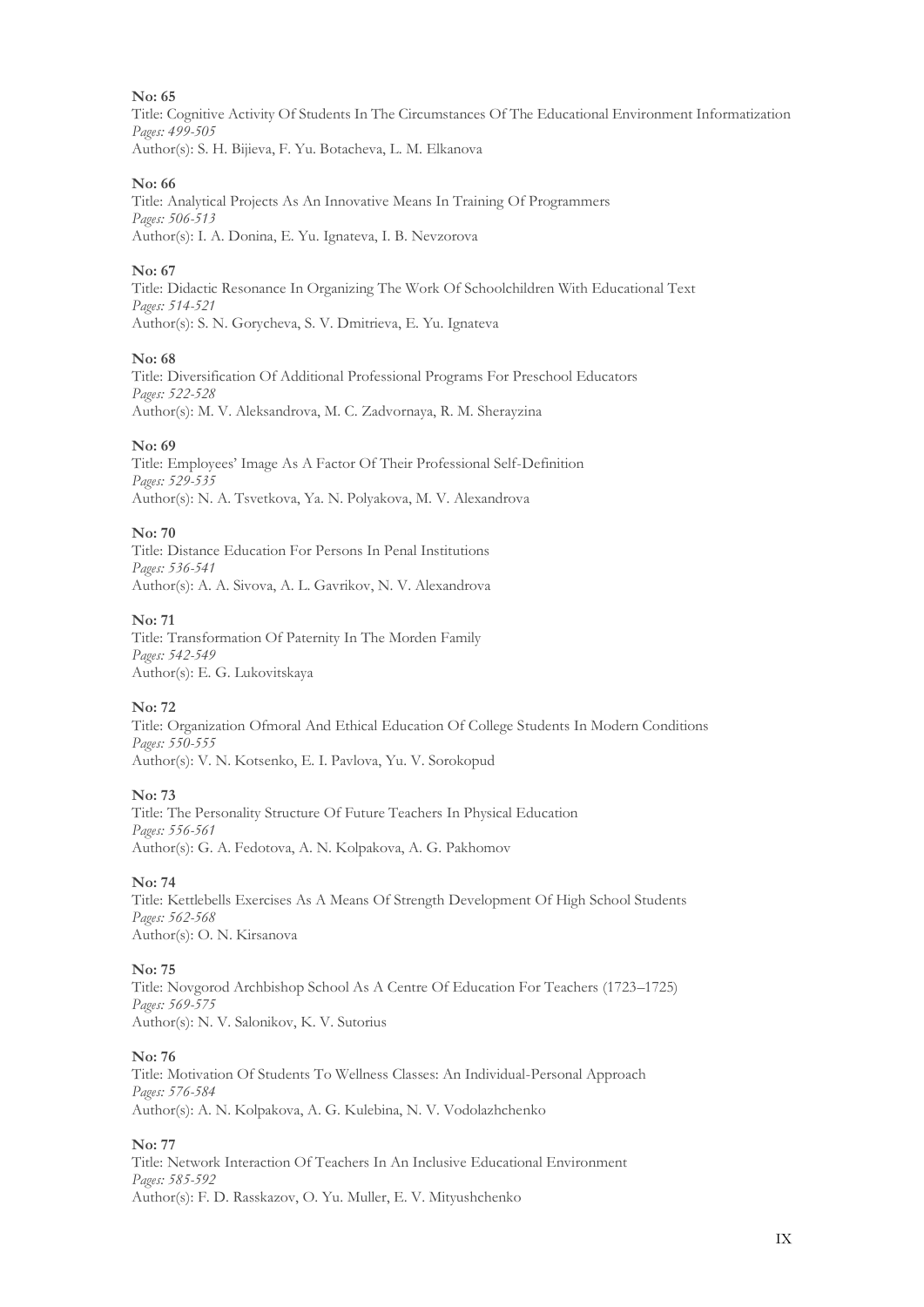Title: Attitude Of Students To Health And Bad Habits *Pages: 593-600* Author(s): V. V. Matveev, Yu. V. Bashkirova

#### **No: 79**

Title: Relevance Of Using Visual Profiling In Present-Day Educational Environment *Pages: 601-607* Author(s): A. N. Kolpakova, N. A. Kolpakov

#### **No: 80**

Title: Contextual Analysis Of The Professional-Value Orientations Of University Graduates In Management *Pages: 608-618* Author(s): S. V. Myasnikova, I. A. Ratkovskaya

#### **No: 81**

Title: Career-Forming Strategy For Supporting The Professional Development Of Future Teachers *Pages: 619-626* Author(s): E. V. Migunova, Yu. A. Grachev, А. A. Kezhov

#### **No: 82**

Title: Development Of A Career Guidance System In Russia: Topical Problems *Pages: 627-634* Author(s): A. Y. Klimov, M. A. Zhigalik, E. V. Titova

#### **No: 83**

Title: Information And Communication Technologies In Additional Art Education Of Children *Pages: 635-642* Author(s): T. P. Skvortsova, N. V. Alexandrova, O. V. Alekseeva

#### **No: 84**

Title: Educational Communication Strategies In Primary School *Pages: 643-649* Author(s): Yu. I. Arhipova, O. B. Dautova, E. Yu. Ignateva

#### **No: 85**

Title: The Development Of High School Students' Communicative Culturein Multi-Age Education *Pages: 650-657* Author(s): V. V. Belokurova, E.Yu. Ignateva, G. A. Fedotova

#### **No: 86**

Title: Structural And Content Characteristic Of Didactic Competencyof A Modern Educator *Pages: 658-666* Author(s): S. N. Gorycheva, O. B. Dautova, E. Yu. Ignateva

#### **No: 87**

Title: Features Of Manifestation Of Individual Manner In The Preschool Childdrawings *Pages: 667-672* Author(s): N. A. Vershinina, E. Yu. Ignateva, N. G. Chukalova

#### **No: 88**

Title: Innovative Approaches To Teaching Composition In Art And Pedagogical Education *Pages: 673-680* Author(s): A. G. Porovskiy

#### **No: 89**

Title: Legal Regulation Of Digitalization Of The Educational Environment In The Russian Federation *Pages: 681-687* Author(s): Т. A. Antonova, A. V. Vetkina, I. G. Mityunova

#### **No: 90**

Title: The N1+N2 Construction In The Course Of Teaching French Grammar *Pages: 688-692* Author(s): M. V. Zabotina, Ja. V. Sokolovskaya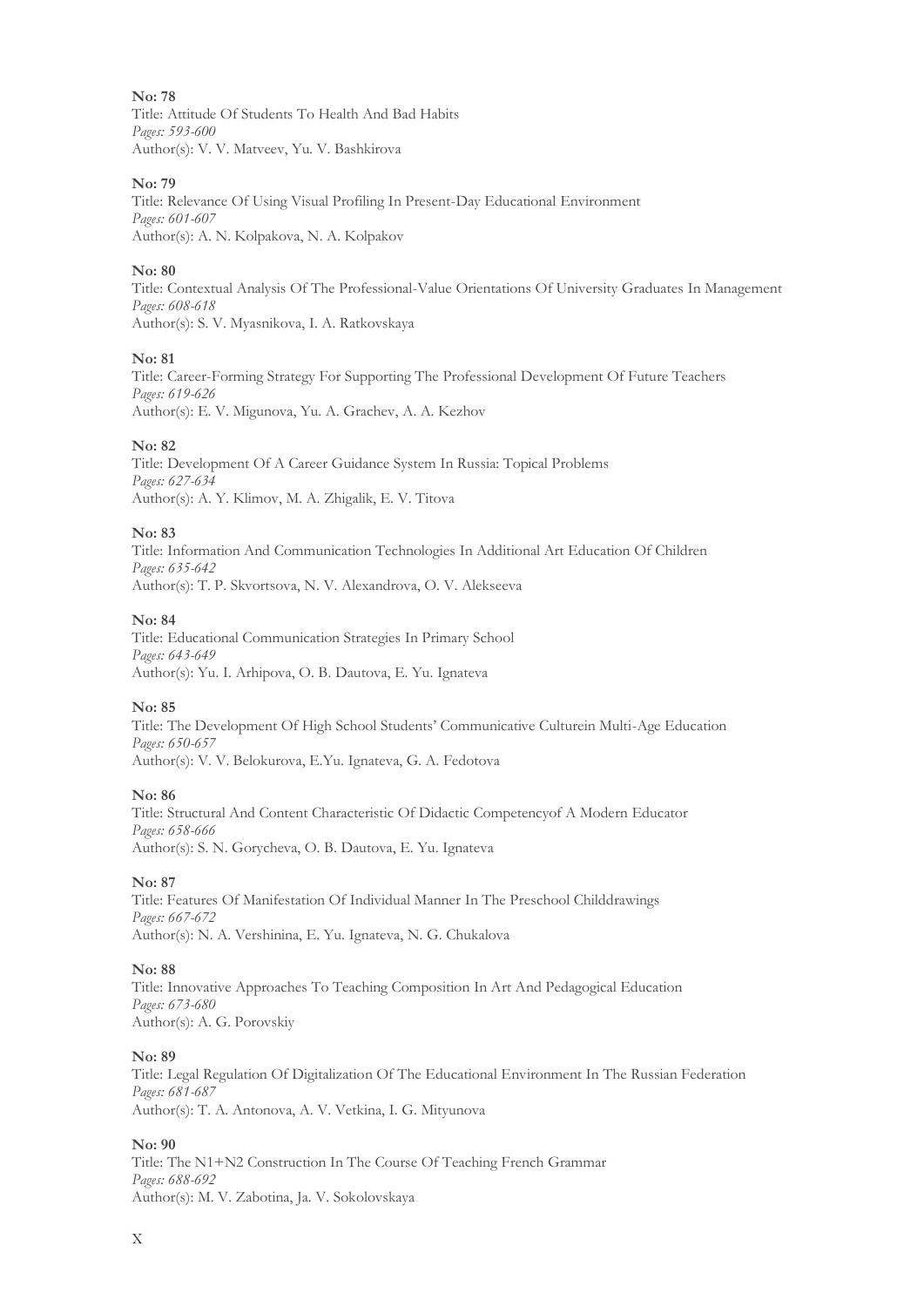Title: The Communicative Culture Of Adolescents In The Era Of Informatization And Digitalization *Pages: 693-699* Author(s): A. D. Tsyvunina

#### **No: 92**

Title: Development Of Network Interaction Model "School-University-Factory" On Regional Level *Pages: 700-708* Author(s): G. V. Svetlov, B. V. Kostrov, Yu. B. Kostrova, O. Yu. Shibarshina

#### **No: 93**

Title: Cross-Multidimensional Spaces And Environments As A New Reality Of Education *Pages: 709-716* Author(s): I. A. Donina, K. A. Elistratova, V. P. Panasyuk

#### **No: 94**

Title: Didactic Principles Of Designing A Multi-Environmental Lesson *Pages: 717-723* Author(s): I. A. Donina, K. Elistratova

#### **No: 95**

Title: Intergenerational Volunteer Community: Essential Characteristics And Pedagogical Capacity *Pages: 724-733* Author(s): A. G. Kukushkina, M. I. Pevzner, V. A. Petrova

#### **No: 96**

Title: Motivation Of Students To Project Activities In A Modern University *Pages: 734-739* Author(s): O. V. Alekseeva, N. V. Alexandrova, T. P. Skvortsova

#### **No: 97**

Title: The Development Of Students' Abilities In The Educational Environment Of The School *Pages: 740-747* Author(s): M. Ev. Shmurakova, E. V. Turkovskaya, M. V. Zvyaglova

#### **No: 98**

Title: Interactive Teaching In Competency-Based Approach At A Universit *Pages: 748-755* Author(s): G. A. Fedotova, E. Kostromina, A. A. Sivova

#### **No: 99**

Title: Social And Pedagogical Support Of Persons Serving Sentence In Places Of Imprisonment *Pages: 756-761* Author(s): G. A. Fedotova, E. A. Maletina, L. P. Lobacheva

#### **No: 100**

Title: Vocational Education Of Hanseatic Merchants In Veliky Novgorod *Pages: 762-768* Author(s): M. B. Bessudnova

#### **No: 101**

Title: Rhizomatic Learning – Preparation For Uncertainty (Approach To Education 4.0) *Pages: 769-776* Author(s): D. V. Lukashenko, V. N. Kostin

#### **No: 102**

Title: The Pedagogical Approach To The Development Of Information Security Culture *Pages: 777-783* Author(s): A.Vl. Vilkova, Vl. M. Litvishkov, B. An. Shvyrev

#### **No: 103**

Title: The Role Of The Russian Orthodox Church In Training Military Personnel *Pages: 784-791* Author(s): D. Vl. Lukashenko, D. V. Shutko, A. V. Motorin